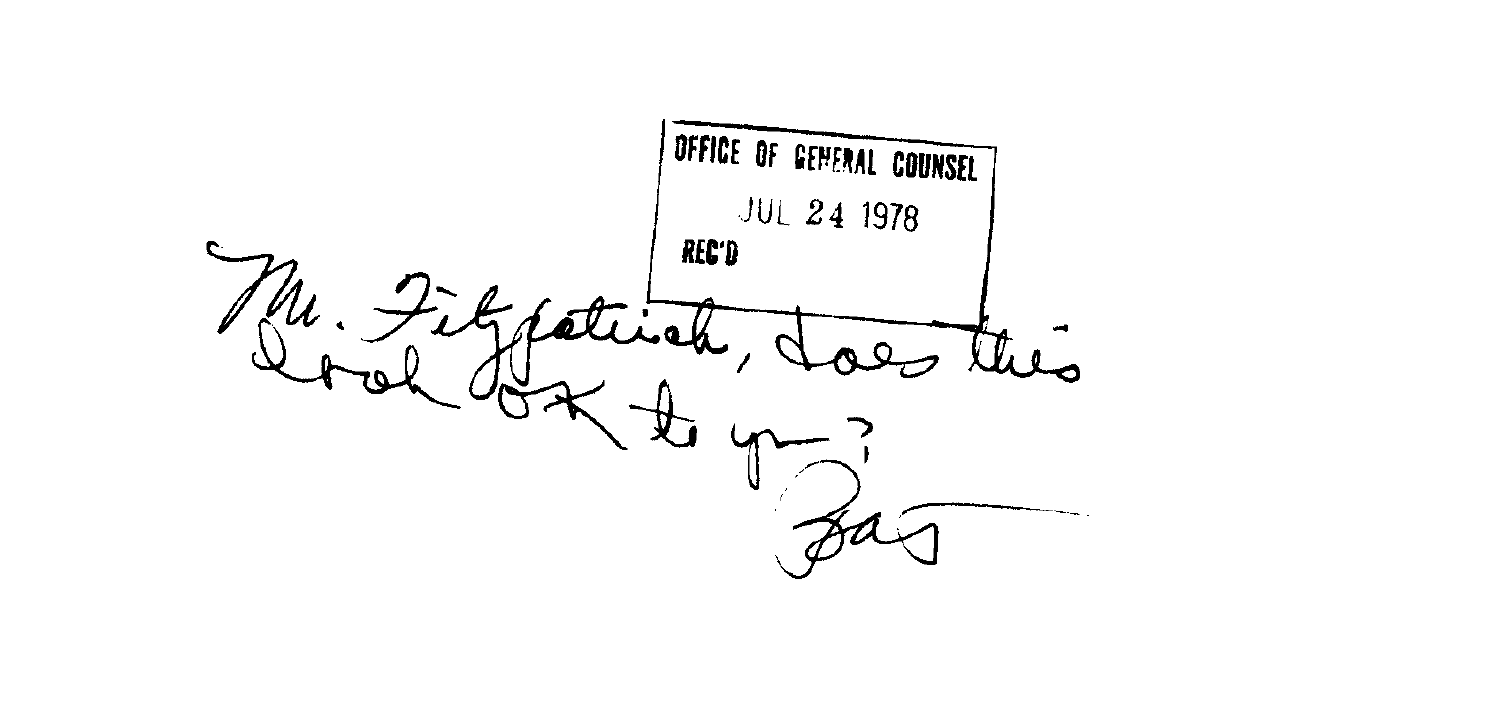Proposed Amendment to Regents' Rules and Regulations,  $2.$ Part Two, Chapter VI, Section 10 (Unemployment Compensation Insurance Program). --

## RECOMMENDATION

President Walker recommends that Part One, Chapter VI, Section 10 of the Regents' Rules and Regulations concerning the Unemployment Compensation Insurance Program be amended as set out below:

- a. Amend Subsection 10.26 to read as follows:
- 10.26 Maintaining records of all claims filed and paid, all chargebacks, and other records necessary to separate approved claims information applicable to student employment and extending such record-keeping to any additional group(s) of employees for which such analysis may be deemed by the System Personnel Director to be necessary for effective administration, including records necessary to determine individual "benefit ratios" consistent with provisions in the Texas Unemployment Compensation Act under Subsection 10.6 for each of the following categories of fund sources:
	- 10.261 State General Revenue
	- 10.262 Other than State General Revenue
		- [ (a) Organized Research-(including contract research and-services)
			- (b)-Educational-Service-Agreements (including training  $grants)$
			- (c)--Organized Activities Related to-Educational Departments (including hospital and clinics)
			- (d)-Auxiliary Enterprises
			- $A-LALQ$
	- b. Add a new subsection 10.27 to read as follows:
- 10.27 Assurinq that upon adequate notice, sufficient fiscal information will be available to determine a benefit ratio for each of the followinq categories of fundinq sources:
	- Orqanized Research (includinq contract research and services)
	- Educational Service Aqreements (includinq training grants)
	- (c) Organized Activities Related to Educational Departments (includinq hospitals and clinics)
	- (d) Auxiliary Enterprises
	- $(e)$  All Other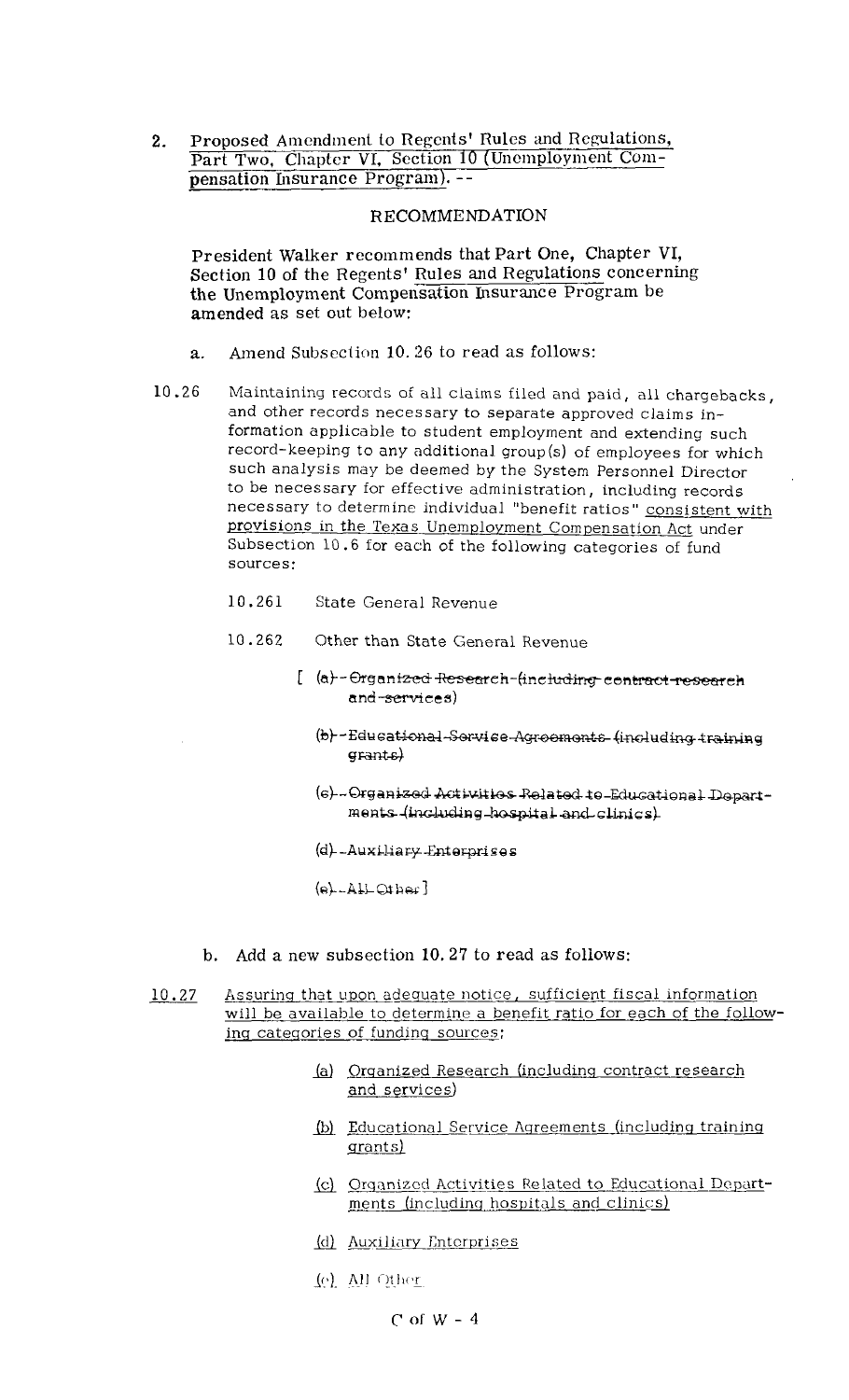- c. Amend Subsection 10.5 to read as follows:
- 10.5 Separate and apart from all other System monies or funds, an Unemployment Compensation Fund, administered under the same custodianship as other monies administered by the System, is established and maintained in one or more regular depositories of the System, secured by collateral in accordance with state statutory requirements. The fund consists of a11 assessments collected, all interest earned on deposits of any monies in the fund, and all other monies received for the fund from any other source. Investments or time deposits of such funds will be in accordance with regular System policies. This fund is designated as a "revolving fund" under the "University of Texas Central Services Account" provision of the current General Appropriation Act. Expenditures from the Unemployment Compensation Insurance Fund are restricted to direct costs: payments and chargebacks of approved Unemployment Compensation claims, and System administrative costs not to exceed five percent per year of the balance in the fund at the beginning of each preceding year. The administrative costs will be identified and charged as direct cost to the Unemployment Compensation Program consistent with procedures for other similar benefits programs operated by The University of Texas System. Such direct cost charges will be supported by a payroll distribution system in accordance with Federal Manaqement Circular 73-8, Section J.7. A financial report will be prepared and submitted annually to the Board of Regents summarizing the transactions and balances of the Unemployment Compensation Insurance Fund for the fiscal year. [Investments-or-time deposits of such funds are in-accordance-with-regular-System-policies.]
	- d. Delete Subsection 10.6 and its Subsections 10.61, 10. 62, 10.621, 10.622 as set out below:
	- 10.6 The-System-Unemployment-Compensation-Insurance-Fund-operates under-principles-and-methods-generally-consistent with-those established by the Texas Unemployment Compensation Act for the operation of the State-Unemployment Compensation Fund.
		- $10 61$ After an initial development-period-(as provided in Subdivision-10.62) assessment-rates-will-be-computed based upon principles and methods consistent with provisions in the Texas Unemployment Compensation Act for determination of "Contribution" rates. - In applying these principles, -"benefit ratios"-will be developed for determination of basic rates which will be-adjusted-(decreased-or-increased-respectively) by one tenth of one persent for each  $$25,000$  or fraction thereof-by-which the-amount in the Unemployment-Compensation Insurance Fund-exceeds-\$1,755,000 or is less than \$1,215,000,-Such computation will be made at the beginning of each calendar-year, and the assessment-rate(s) se-calculated, but-in-ne-event-less than one-tenth-of one-persent,-will-be-applicable to the fiscal year beginning within that calendar year.
		- $10 62$ Compensation-experience and fund balances-will be developed during the period January 1, 1972, through